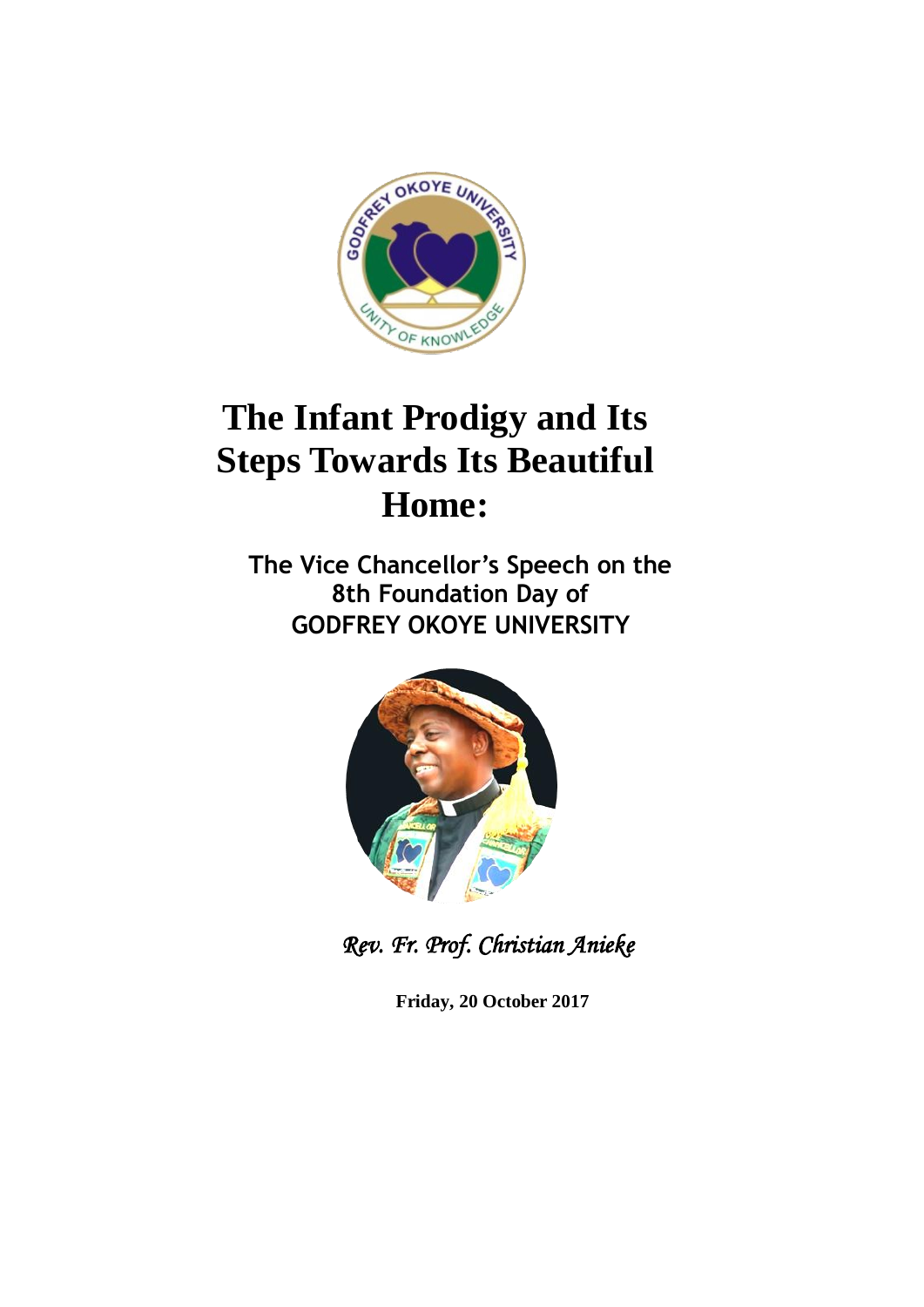## **Protocol**

On behalf of the senate, staff and students of our great university, GO Uni, the Catholic University on the go, I welcome you all to this great occasion of the celebration of eight years of Godfrey Okoye University. Your presence today reveals clearly your appreciation of our university. I welcome particularly the Obi of Onitsha, His Royal Majesty, Obi Nnaemeka Alfred Ugochukwu Achebe, Agbogidi, who, in spite of his tight schedules, accepted to deliver the Foundation Day Lecture. God bless you Agbogidi!

As I reflected on this Foundation Day, a poem I wrote sometime this year broke through the seemingly secure fence of my mind like a rat smoked out of its hole by young hunters:

*My Beloved GO Uni Today sitting in my office I admire your incandescent beauty I gaze at your broad chest and watery waist Ringed by long flowing green kaftan An orchestra of birds and bats playing for you.*

*Today sitting in my office I mediate on your two liquid hands Dancing hands of variegated complexions and shapes With a melting heart I eavesdrop to catch the clapping of your hands Your liquid music sipping through my veins: soft and soothing.*

*Today sitting in my office I watch fat parading cows Out of fear or excitement they break into trumpeting Necks bent and feet thudding in perfect accompaniment With an army of flies and insects dancing in circles and labyrinths.*

*Today sitting in my office I glare at a green parade of trees Trees yet unrecorded by biologists and researchers I gawk at plants of all colours: blue, red, yellow, white, gold, orange And fascinating shapes: snaked-shaped, tortoise-shaped, grass-cutter shaped.*

*Today sitting in my office I muse on your beauty And today I have fallen in love with you again.*

Anybody who knows our university well will quickly realize that the images in this poem have their place of nativity at the Ugwuomu Campus of our university. These images are escapees from a mind immersed in ecstatic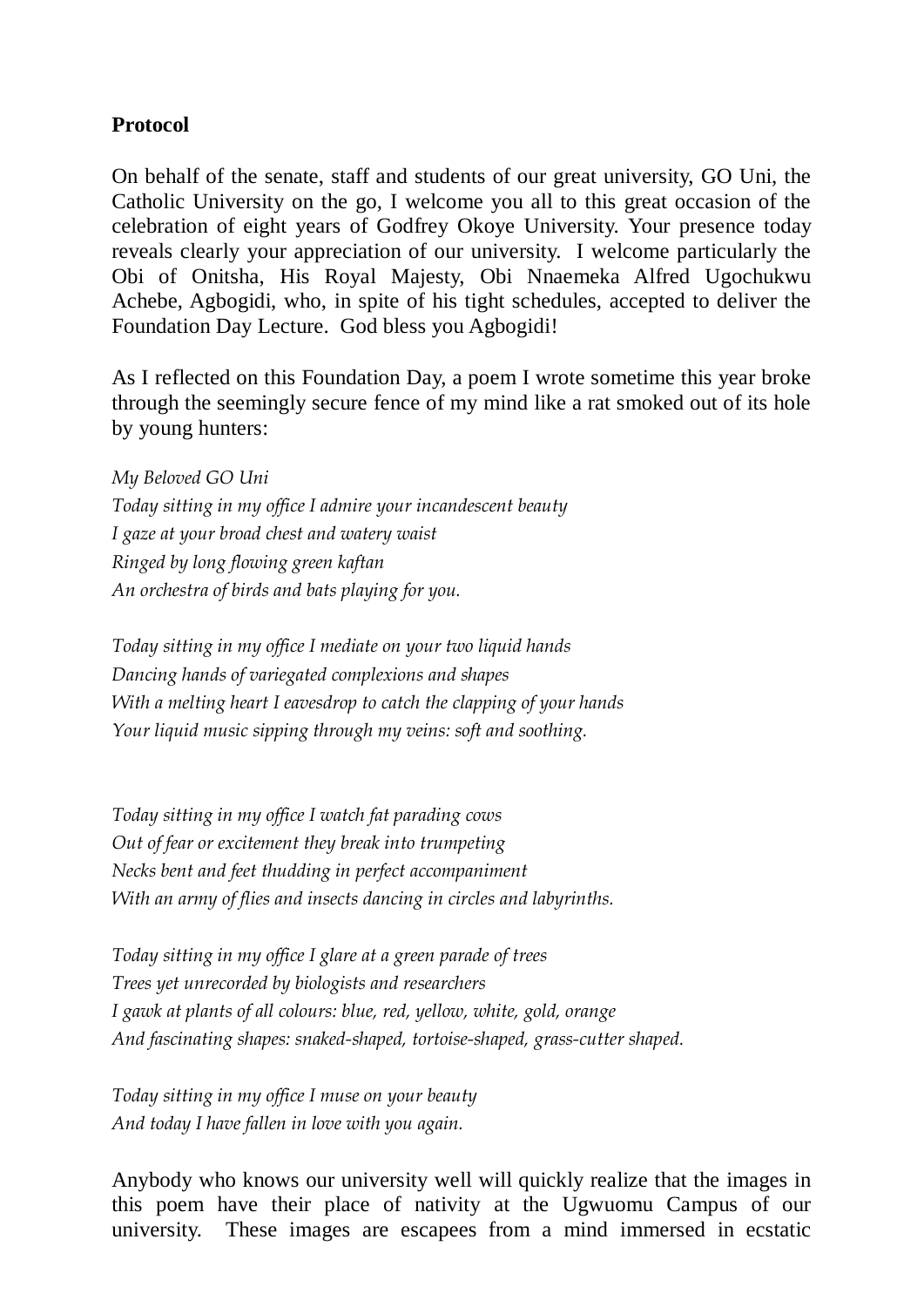feelings about the spectacle of the unfailing steps of the infant prodigy (Godfrey Okoye University) towards its home: Ugwuomu-Nike.

Ladies and gentlemen, this university, which celebrates eight years of its existence today is taking a giant step towards its Ugwuomu Campus. In the last eight years the child has grown with such a stupendous speed and infectious candor that can only be described as miraculous. It is indeed a miracle that a university that started with just two faculties has got three additional faculties (including the Faculty of Law) and a School of Postgraduate Studies within just eight years of its earthly existence. It is a miracle that a university that started with 215 students now has close to three thousand students. It is a miracle that a university as young as Godfrey Okoye University now has its students all over the world, working or studying, many on scholarships running into thousands of dollars. It is a miracle that a university as young as Godfrey Okoye University is the most famous Nigerian university in the German-speaking world. Isn't it a miracle that this university without any TETFUND or government assistance (state or federal) has continued to expand beyond human imagination and pay the salaries of its 570 members of staff? It is indeed a miracle that such a young university has given so many scholarships to Nigerians including 30 persons from the Northern states of Nigeria, and doing so without any government assistance. It is indeed a miracle that our young GO Uni Radio 106.9fm is rated the best campus radio in Nigeria. Very soon we will get our licence to run our campus television, which will certainly be the best campus television station in Nigeria. Finally, isn't it a miracle that we have the best university campus at Ugwuomu-Nike with our two beautiful lakes and indescribable landscape?

Because of the irresistible beauty of the Ugwuomu Campus, the university can no longer wait to move in that direction. Having reached the age of eight, Godfrey Okoye University is set to move to its beautiful home at Ugwuomu. The rare trees, birds, lakes, confluence of two rivers and blissful serenity are too attractive to resist. The Ugwuomu Campus of our university is the home of variegated trees and animals undisturbed by human madness called modern civilization. This explains why the university community will find in it the best environment for research and innovative breakthroughs.

Our Campus at Ugwuomu Nike will be a celebration of environmental consciousness and friendliness. We have signed an MoU with a Chinese company for the design and development of the Campus in such a way that it will become a centre of aesthetic excellence, with the biggest international conference centre in Nigeria overlooking our beautiful lake. Our Ugwuomu Campus will reveal human ingenuity, creativity and artistry. It will be a 21st century university in the real sense of the word.

On its Foundation Day Godfrey Okoye University expresses its gratitude to those who have continued to be the cornerstone of its robust foundation: the